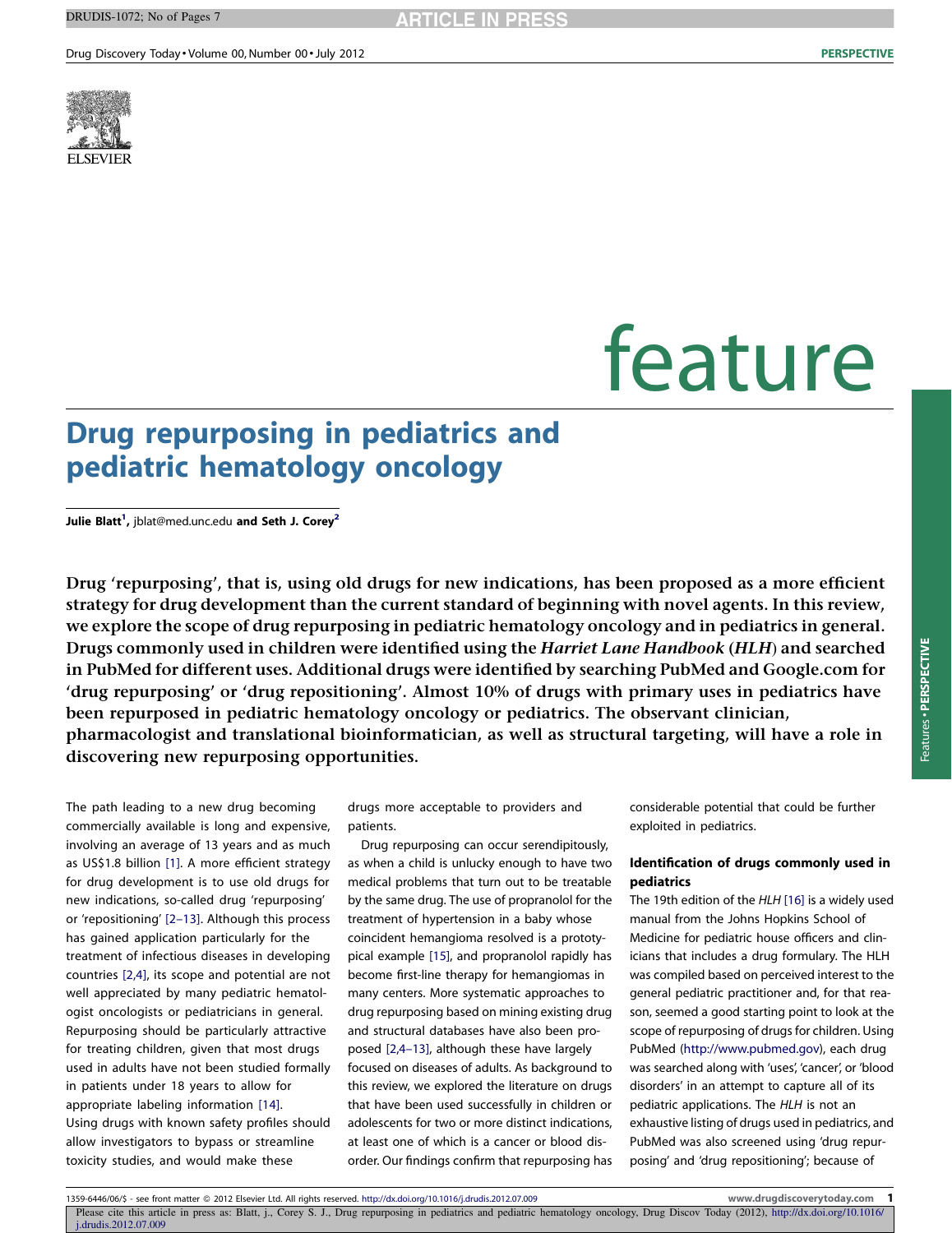increasing attention to drug repurposing in the popular media, we similarly screened [http://](http://www.google.com/) [www.google.com.](http://www.google.com/) Drugs that were found through these searches to have primary and repurposed application to disorders seen in pediatrics were included in our results even if they were not listed in the HLH.

#### Criteria for inclusion of drugs

Drugs that had been used at least once in children or adolescents for each of two or more disorders were identified. Drugs for which the newer use was in pediatric hematology or pediatric oncology, or had likelihood of application to pediatric hematology oncology, underwent further review. We included drugs, such as cyclophosphamide, which were originally used for pediatric cancer and that were repurposed for nonmalignant hematologic processes. The commonly accepted mechanism of action for each application and the extent to which the second application had been tested (e.g. case report, series of two or more patients, or randomized trial) were noted. In some cases, the mechanism was specific (e.g. cyclophosphamide as an alkylating agent); in other cases, the mechanism was classified generally (e.g. 'immunosuppression') if this could not clearly be related to the more specific mechanism.

Drugs for which pediatric dosing is available but that might have been used only in adults for a repurposed indication were included so long as that indication was a diagnosis seen in children or adolescents. We also included drugs with a history of pediatric usage that we know are being repurposed in clinical trials or which are being used off-label but for which we could find no supportive publication. Whether the drug is US Food and Drug Administration (FDA)-labeled for any indication in the adult or pediatric age range was determined using LexiComp Online [\(https://www.online.lexi.com/](https://www.online.lexi.com/)) and Pediatric and Neonatal Lexi-Drugs Online. Drugs for which an indication was theoretical or based on preclinical studies without human data were excluded. Also excluded were corticosteroids (whose multiple applications are already well established). We did not include drugs repurposed from adult applications for which we could not document the availability of prior pediatric safety profiles (e.g. arsenic trioxide). Somewhat arbitrarily, drugs were not included for which the second application might be considered to be in the same general category of disease (e.g. two different cancers, or seizures and neuropsychiatric abnormalities). Thus, we applied a narrow definition to 'repurposing' for this evaluation.

#### The scope of repurposing in pediatric hematology oncology and pediatrics

Using the HLH, a total of 404 noncorticosteroid generic drugs with pediatric indications were identified. Drugs listed in the HLH under multiple trade names were included only once. Of these, publications suggesting a second use were found for 39 (10%). We identified another 24 drugs using PubMed or Google for a total of 63 drugs repurposed with applicability to pediatrics. In 39 cases, the repurposed use(s) had application to a pediatric hematology oncology diagnosis ([Table](#page-2-0) 1) [\[17–57\].](#page-5-0) In many instances, multiple alternative applications had been investigated. However, only those indications that might be seen in pediatric hematology oncology practice were explored. These included treatment of one or more cancers, blood disorders, vascular lesions, immune dysfunction or inflammatory diseases, and supportive care. For 14 of these drugs, original applications also included hematologic or oncologic conditions. Although the mechanism of action for one or more of the indications often was unclear, it was thought to be identical in most cases but arguably different from that responsible for the original indication for 19 out of 39 drugs. FDA labeling for children has been established for 26 out of 39 of these drugs for their original purpose(s) and 3 out of 39 for the newer indication.

[Table](#page-4-0) 2 is a listing of 24 drugs that have pediatric indications and that we identified as having been repurposed for at least one other, nonpediatric hematology oncology, pediatric indication. Again, several of the second applications were discovered by chance (e.g. bupropion, cimetidine and itraconazole). FDA labeling for children has been established for 14 out of 24 of these drugs for their original purpose, but not for any of the newer indications.

#### Discussion: implications and limitations

We identified 39 drugs that have been repurposed for one or more conditions of interest to pediatric hematology oncology. Although in 13 cases the primary indication also was for a diagnosis of interest to pediatric hematology oncology, in more than half the repurposed application was very different from the primary indication. Several of these applications were discovered fortuitously when a patient had two medical problems that turned out to be treatable by the same drug (e.g. chloroquine, lithium, nifurtimox and propranolol) or when monitoring of secondary outcomes in clinical trials suggested the new use (e.g. metformin). The potential of case reports, small series and chance

observation in this context is worth emphasizing. For most of these repurposed drugs, the therapeutic mechanism was thought to be identical for both disorders. Thus, nifurtimox is reported to kill both Trypanosoma cruzi, which causes Chaga's disease, and neuroblastoma by generating cytotoxic free radicals. In other cases, a focus on mechanism might not have predicted the response to the second disease category, again emphasizing the value of the observant clinician. For example, the action of propranolol as a beta blocker for hypertension seems to be independent of its anti-angiogenic activity. In a few cases, the pediatric hematology oncology application was hypothesis driven and prior pediatric experience enabled testing in a child to proceed rapidly. One good example is the use of the iron chelator, deferoxamine, to treat several cancers (where high serum ferritin levels implicated iron as a tumor growth factor). Although this application has not been entirely successful, clinical trials were facilitated by prior pediatric experience. Another example is the use of nitisinone, an inhibitor of tyrosine metabolism and a primary treatment for tyrosinemia and alkaptonuria, to treat neuroblastoma, a cancer of neural crest cells that produce catecholamine metabolites from tyrosine.

As is the case for drug development in general, many of the drugs (even if already in use in children) were repurposed for other pediatric indications based upon similar repurposing in adults (e.g. aspirin, celebrex and hydroxyurea). Although most of these secondary applications were identified from case reports, small series, or single-arm pilot studies, which might not bear further scrutiny, some have been studied by meta-analyses or rigorously in randomized clinical trials. We also identified 24 other drugs, only two of which (allopurinol and mitoxantrone) are used for any childhood cancer or blood disorders, which have been repurposed for pediatric applications outside of pediatric hematology oncology.

Our lists do not include all drugs with potential for repurposing in pediatric hematology oncology or pediatrics, because we relied primarily on the HLH formulary, which lists only drugs commonly used in children and adolescents. Also, our secondary screenings of repurposed drugs through PubMed and Google are unlikely to be exhaustive, given that these generated almost 400 references that, in turn, referenced thousands of papers that we did not attempt to review crucially. Neither did we use the FDA website because it is less exhaustive than the HLH with fewer than 200 drugs that are FDA approved for pediatric use. In addition, neither

Features -

Please cite this article in press as: Blatt, j., Corey S. J., Drug repurposing in pediatrics and pediatric hematology oncology, Drug Discov Today (2012), [http://dx.doi.org/10.1016/](http://dx.doi.org/10.1016/j.drudis.2012.07.009) [j.drudis.2012.07.009](http://dx.doi.org/10.1016/j.drudis.2012.07.009)

<sup>2</sup> www.drugdiscoverytoday.com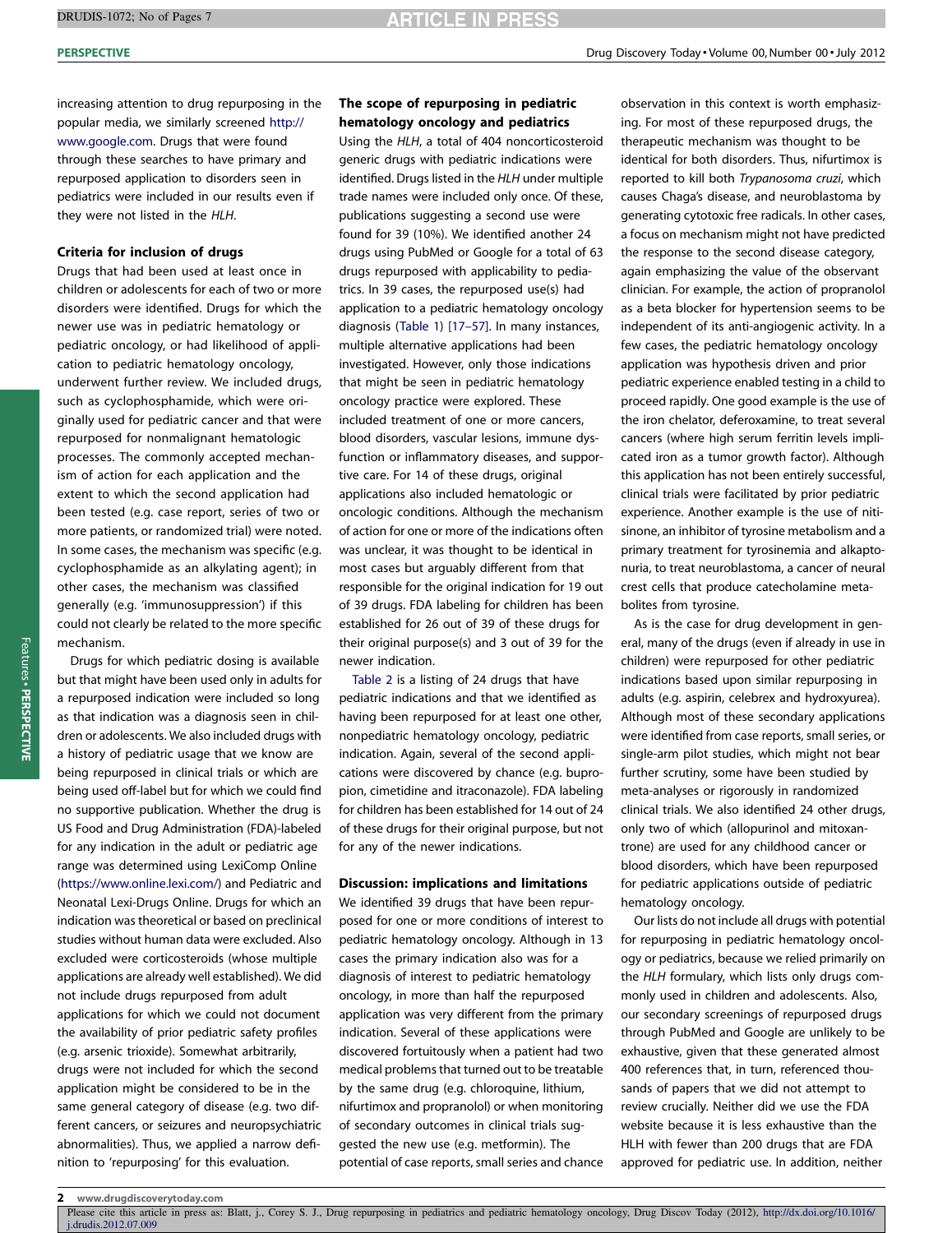<span id="page-2-0"></span>

| <b>Drug</b>                           | Indication 1 <sup>ª</sup>                                                        | <b>Mechanism of action</b>                                                                    | Indication 2 <sup>a,c</sup>                                                     | <b>Mechanism of action</b>                                          | Refs    |
|---------------------------------------|----------------------------------------------------------------------------------|-----------------------------------------------------------------------------------------------|---------------------------------------------------------------------------------|---------------------------------------------------------------------|---------|
|                                       |                                                                                  |                                                                                               |                                                                                 |                                                                     |         |
| <b>Acetaminophen</b> <sup>a</sup>     | Fever, pain (F, f ages $\geq$ 2 years)                                           | <b>NSAID</b>                                                                                  | Hepatoblastoma                                                                  | Glutathione depletion                                               | $[17]$  |
| Aspirin <sup>a</sup>                  | Pain (F, f), fever (F, f), ischemic<br>stroke (F)                                | <b>NSAID</b>                                                                                  | APLA syndrome (C, S); colon<br>cancer prevention (S)                            | Antiplatelet; NSAID<br>(cox 2 inhibition)                           | $[18]$  |
| $C$ affeine $a$                       | Newborn apnea (f)                                                                | Adenosine antagonist,<br>respiratory stimulant                                                | Sarcoma treatment (S)                                                           | Inhibits DNA replication                                            | $[19]$  |
| Celecoxib                             | Arthritis (F, $f \geq 2$ years)                                                  | Cox 2 inhibition                                                                              | FAP (F, S, CT), desmoids (S, CT)                                                | Cox 2 inhibition                                                    | [20, 2] |
| Chloroquine <sup>a</sup>              | Malaria (F, f)                                                                   | Inhibition of heme crystallization,<br>lipid peroxidation                                     | Sideroblastic anemia (C) <sup>c</sup>                                           | Inhibition of heme<br>crystallization                               | $[22]$  |
| Cyclophosphamide                      | Cancer (F, f), nephrotic syndrome (F, f)                                         | Alkylating agent                                                                              | Autoimmune disease, autoimmune<br>cytopenias, aplastic anemia                   | Immunosuppressant                                                   | $[23]$  |
| Danazol                               | Hereditary angioedema                                                            | Suppresses ovarian steroid-genesis;<br>increases C4                                           | ITP; hemophilia A                                                               | Unknown; increase in<br>factor VIII:C levels                        | $[24]$  |
| <b>Dapsone</b> <sup>a</sup>           | Leprosy (F, $f \ge 1$ month)                                                     | Antifolate                                                                                    | Kaposi's sarcoma (C, S), PCP<br>$(F, f > 1$ month) $(S)$ ; ITP                  | Antifolate; unknown                                                 | $[25]$  |
| <b>Deferoxamine</b>                   | Iron overload (F, f)                                                             | Chelation                                                                                     | Liver cancer (S), neuroblastoma (S)                                             | Chelation                                                           | [26, 2] |
| <b>Doxycycline</b> <sup>a</sup>       | Infections (F, $f \geq 8$ years), acne<br>(F, $f \geq 8$ years)                  | Protein synthesis inhibition;<br>anti-inflammatory                                            | Periodontitis, idiopathic pulmonary<br>fibrosis (S), vascular malformations (S) | <b>MMP</b> inhibition                                               | $[28]$  |
| Eculizumab                            | PNH (F)                                                                          | Anti-C5                                                                                       | aHUS (F, CT)                                                                    | Anti-C5                                                             | $[29]$  |
| Gabapentin <sup>a</sup>               | Seizures (F, f), neuropathy                                                      | GABA mimetic, calcium<br>channel blocker                                                      | Opsoclonus-myoclonus (S)                                                        | Inhibition of saccadic<br>pathways                                  | $[30]$  |
| <b>Glutamic acid</b><br>hydrochloride | Achlorhydria (F)                                                                 | HCl source                                                                                    | Vincristine neuropathy (C, CT)                                                  | Microtubule stabilization                                           | $[31]$  |
| Hydroxychloroquine <sup>a</sup>       | Malaria (F, f); rheumatoid arthritis (F);                                        | Antigen-processing inhibitor                                                                  | Antiphospholipid syndrome,<br>GVHD (C, CT)                                      | Inhibition of <b>B2GPI</b> binding,<br>antigen-processing inhibitor | [32,3]  |
| Hydroxyurea                           | Leukemia (F)                                                                     | Ribonucleotide reductase inhibition                                                           | SCD crisis prevention (F)                                                       | Increases fetal hemoglobin                                          | $[34]$  |
| Interferon alpha                      | Hepatitis B, C (F, $f \ge 1-3$ years),<br>leukemias (F),<br>Kaposi's sarcoma (F) | Viral replication inhibitor, cell<br>differentiation promoter, immune<br>regulation inhibitor | Hemangiomas (CT)                                                                | Anti-VEGF                                                           | $[35]$  |
| <b>Isotretinoin</b> <sup>a</sup>      | Acne (F, $f \geq 12$ years)                                                      | Vitamin A analog                                                                              | Neuroblastoma (CT)                                                              | Vitamin A analog, Cell<br>differentiation promoter                  | $[36]$  |
| Immune globulin <sup>a</sup>          | Hypogammaglobulinemia (F, f)                                                     | Immunoglobulin concentrate                                                                    | ITP (F, f), Autoimmune hemolytic<br>anemia (CT)                                 | RES blockade                                                        | $[37]$  |
| Lansoprazole <sup>a</sup>             | Gastric ulcers (F, $f > 1$ year),<br>Helicobacter pylori<br>eradication (F)      | PPI                                                                                           | ITP $(C, S)$                                                                    | H. pylori eradication                                               | $[38]$  |
| Lithium <sup>a</sup>                  | Bipolar disorder (F, $f > 12$ years)                                             | Calcium transport                                                                             | Neutropenia (S, CT) <sup>c</sup>                                                | CFU stimulation                                                     | $[39]$  |
| Mercaptopurine                        | Leukemia (F, f)                                                                  | DNA synthesis inhibitor<br>(purine analog)                                                    | ITP(S)                                                                          | Immunosuppression                                                   | $[40]$  |
| <b>Metformin</b> <sup>a</sup>         | Diabetes (F, $f > 10$ years)                                                     | Biguanide                                                                                     | Cancer prevention (S)                                                           | Unknown                                                             | $[41]$  |
| Metoclopramide <sup>a</sup>           | Nausea and/or vomiting (F);<br>qastric stasis (F)                                | Serotonin receptor antagonist;<br>acetylcholinesterase enhancer                               | Diamond-Blackfan (C, S)                                                         | Prolactin release                                                   | $[42]$  |

[\[32,33\]](#page-5-0)

DRUDIS-1072;

No of Pages 7

00 - July

2012

| <b>Features • PERSPECTIVE</b> |  |
|-------------------------------|--|
|-------------------------------|--|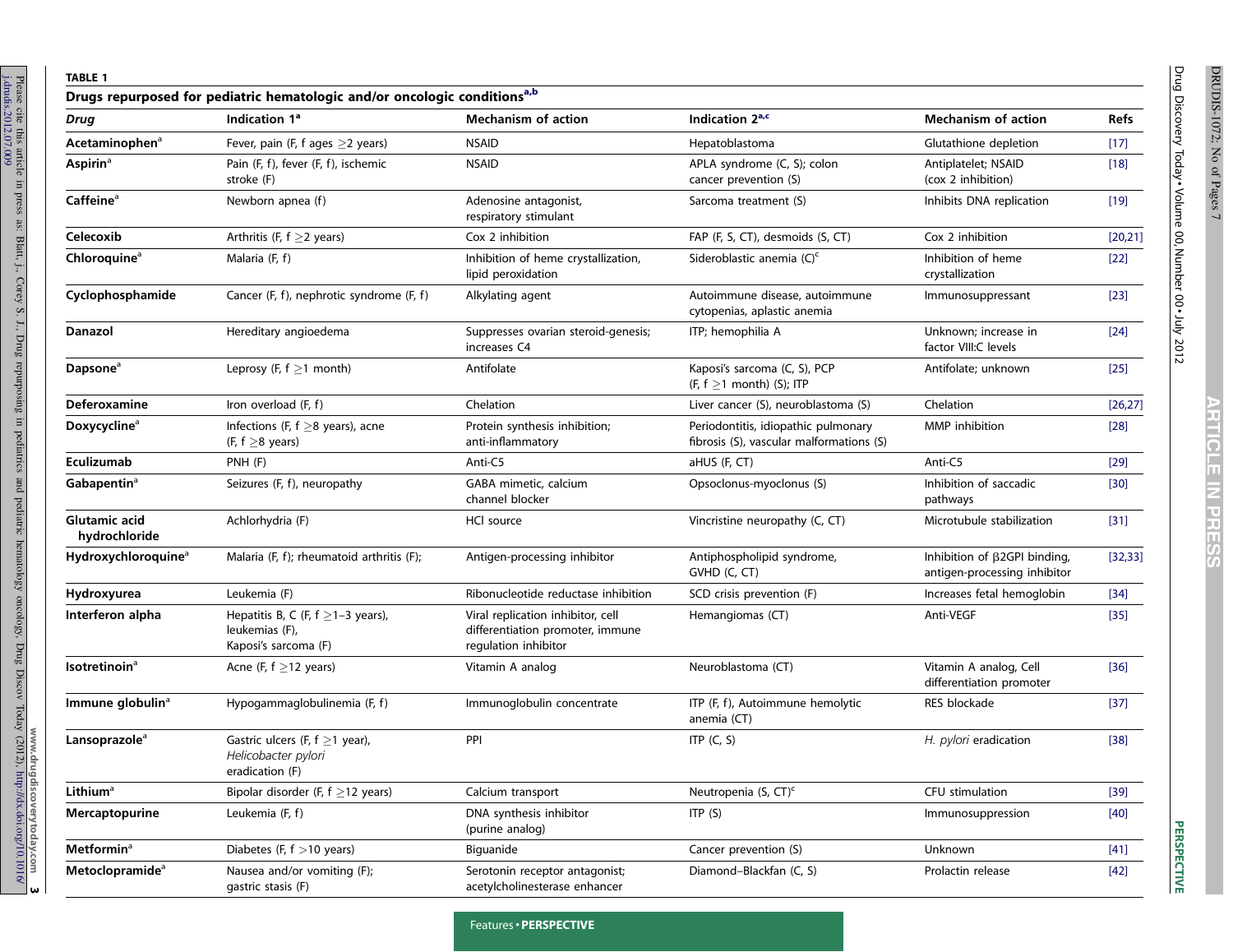<span id="page-3-0"></span>

| <b>Drug</b>                                | Indication 1 <sup>ª</sup>                                            | <b>Mechanism of action</b>            | Indication 2 <sup>a,c</sup>                                           | <b>Mechanism of action</b>              | <b>Refs</b> |
|--------------------------------------------|----------------------------------------------------------------------|---------------------------------------|-----------------------------------------------------------------------|-----------------------------------------|-------------|
| <b>Nitisinone</b>                          | Tyrosinemia (F, f)                                                   | Blockade catecholamine<br>degradation | Neuroblastoma (C)                                                     | Blockade catecholamine<br>degradation   | [43]        |
| <b>Nifurtimox</b>                          | Chaga's disease                                                      | Free radical, nitrile generation      | Neuroblastoma (C, CT) <sup>c</sup>                                    | Free radical generation,<br>apoptosis   | [44]        |
| Octreotide <sup>a</sup>                    | Secretory diarrhea (F),                                              | Somatostatin analog                   | Neuroendocrine cancers (F) (C, CT)                                    | Somatostatin analog                     | $[45]$      |
| <b>Pamidronate</b>                         | Hyperkalcemia of malignancy (F)                                      | Bisphosphonate, bone remodeling       | SAPHO syndrome (S), osteogenesis<br>imperfecta                        | Anti-inflammatory                       | $[46]$      |
| <b>Propranolol</b> <sup>a</sup>            | Hypertension (F, f), arrhythmias (F, f)                              | Beta blocker                          | Hemangioma $(S)^c$ ; osteoporosis                                     | Anti-VEGF                               | [15]        |
| Pseudoephedrine <sup>a</sup>               | Rhinorrhea (F, $f > 12$ years)                                       | Sympathomimetic                       | Priapism in SCA (C)                                                   | Sympathomimetic                         | $[47]$      |
| $RH_0$ (D) immune<br>qlobulin <sup>a</sup> | RH disease prevention (F)                                            | Anti-RH (D)                           | $ITP$ (F, f)                                                          | RES blockade?                           | $[37]$      |
| <b>Rituximab</b>                           | B cell lymphoma (F)                                                  | Anti-CD20                             | Opsoclonus-myoclonus (C,S)                                            | Anti-CD20                               | [48]        |
| <b>Sildenafil<sup>a</sup></b>              | Pulmonary arterial hypertension (F)                                  | PDE5 inhibition                       | Priapism, SCD (S); vascular<br>malformations                          | PDE5 inhibition                         | [47, 49]    |
| <b>Sirolimus</b>                           | Graft preservation, kidney transplant<br>$(F, f > 13 \text{ years})$ | mTOR inhibition                       | Vascular malformations (S)                                            | mTOR inhibition                         | [50]        |
| <b>Sulfasalazine<sup>a</sup></b>           | $IBD$ (F), JIA (f)                                                   | Anti-inflammatory                     | SAPHO syndrome (C, S)                                                 | Anti-inflammatory                       | [51]        |
| <b>Tamoxifen</b>                           | McCune-Albright syndrome                                             | Anti-estrogen                         | CNS tumors (S), desmoids (C, CT)                                      | PKC inhibition                          | $[52]$      |
| <b>Thalidomide</b>                         | Leprosy (F)                                                          | Immunosuppressant                     | Cancer, GVHD, vascular abnormalities<br>$(C, S)$ ; hepatitis $C$ (CT) | Immunosuppression,<br>anti-angiogenesis | [53, 54]    |
| Valproic acid <sup>a</sup>                 | Seizures (F, f)                                                      | GABA-mimetic                          | Anti-cancer (C, CT)                                                   | <b>HDAC</b> inhibition                  | $[55]$      |
| Vasopressin <sup>a</sup>                   | Diabetes insipidus (F, f), Nocturnal<br>enuresis (f)                 | ADH analog                            | VW, hemophilia A (C, S)                                               | Release of endogenous<br>factor VIII    | [56]        |
| <b>Vincristine</b>                         | Cancer (F, f)                                                        | Mitotic inhibitor                     | ITP (C,S), vascular lesions (C, S)                                    | Immunosuppression                       | $[57]$      |
|                                            |                                                                      |                                       |                                                                       |                                         |             |

 $^{\rm a}$  Listed in the  $HLH$ .

<sup>b</sup> Abbreviations: C, case reports; ADH, antidiuretic hormone; aHUS, atypical hemolytic uremic syndrome; CFU, colony-forming unit; CNS, central nervous system; CT, clinical trial; CTCL, cutaneous T cell lymphoma; F, f, FDA children; FAP, familial adenomatosis coli; GABA, gamma aminobutyric acid; GPI, glycoprotein I; GVHD, graft-versus-host disease; HCI, hydrochloric acid; HDAC, histone deacetylase; IBD, inflammatory bowel disease; ITP, idiop thrombocytopenic purpura; JIA, juvenile idiopathic arthritis; MMP, matrix metalloproteinase; NSAID, nonsteroidal anti-inflammatory drug; PCP, pneumocystis carinii pneumonia; PDE, phosphodiesterase; PKC, protein kinase C; P inhibitor; RES, reticuloendothelial system; S, series of at least two patients; SCD, sickle cell disease; TEN, toxic epidermal necrolysis; VEGF, vascular endothelial growth factor; VW, von Willebrand disease. <sup>c</sup> Indication discovered by chance.

of Pages 7

**PERSPECTIVE** 

PERSPECTIVE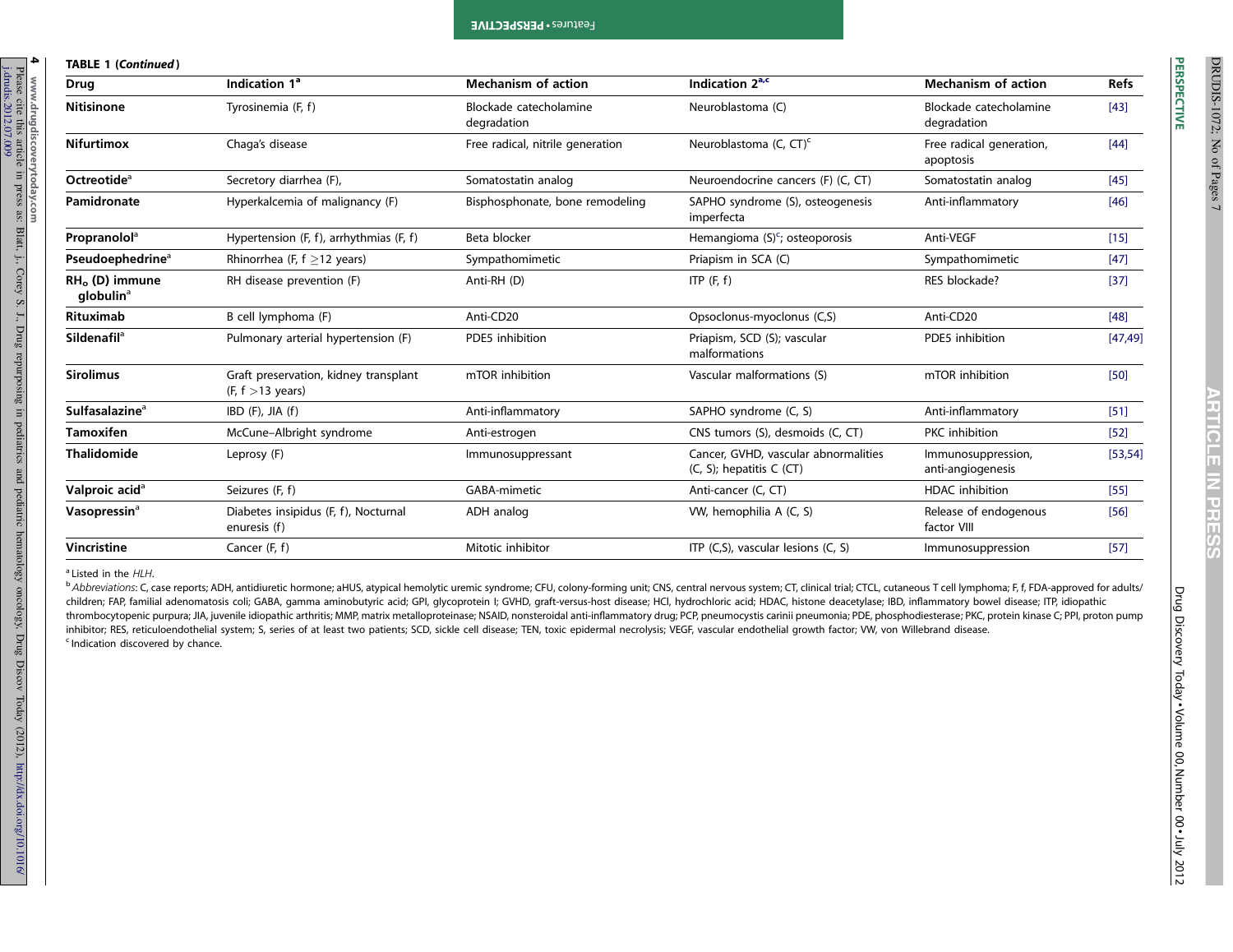#### <span id="page-4-0"></span>TABLE 2

|                                 | Repurposed drugs in pediatrics for nonpediatric hematology oncology indication |                                                                 |  |
|---------------------------------|--------------------------------------------------------------------------------|-----------------------------------------------------------------|--|
| <b>Drug</b>                     | Indication 1 <sup>b</sup>                                                      | <b>Indication 2</b>                                             |  |
| Acetylcysteine <sup>a</sup>     | Intestinal obstruction (F), airway secretions (F, f)                           | Acetaminophen poisoning (F)                                     |  |
| <b>Allopurinol</b> <sup>a</sup> | Gout (F), Tumor lysis (F)                                                      | Metabolic syndrome                                              |  |
| <b>Alprostadil<sup>a</sup></b>  | PDA closure (f)                                                                | Asthma                                                          |  |
| Amantadine <sup>a</sup>         | Flu A (F, $f > 1$ year)                                                        | Tardive dyskinesia (F)                                          |  |
| Amiodarone <sup>a</sup>         | Arrhythmia (F, f)                                                              | Fungal, parasitic infection                                     |  |
| <b>Azithromycin<sup>a</sup></b> | Bacterial infection (F, $f \geq 2$ years)                                      | <b>Bronchiolitis</b>                                            |  |
| <b>Bupropion</b>                | Depression (F)                                                                 | Smoking cessation                                               |  |
| Candesartan                     | Hypertension (F)                                                               | Hepatic fibrosis                                                |  |
| Cetirizine <sup>a</sup>         | Allergic rhinitis (F, $f > 6$ months)                                          | Sarcoid                                                         |  |
| Cimetidine <sup>a</sup>         | Reflux (F, f)                                                                  | Warts                                                           |  |
| Clofazimine                     | Leprosy                                                                        | Multiple sclerosis                                              |  |
| Colchicine                      | Familial Mediterranean fever<br>(f $>4$ years), gout (F, f $>12$ years)        | Pericarditis                                                    |  |
| <b>Enalapril</b> <sup>a</sup>   | Hypertension (f)                                                               | Proteinuria                                                     |  |
| Erythromycin <sup>a</sup>       | Bacterial infection (F. f)                                                     | Constipation                                                    |  |
| Fish oil                        | Hypertriglyceridemia (F)                                                       | Raynaud's, immunoglobulin A nephropathy                         |  |
| Formoterol                      | Asthma (F)                                                                     | Stuttering                                                      |  |
| Itraconazole <sup>a</sup>       | Fungal infection (F)                                                           | Cheloids                                                        |  |
| Lidocaine <sup>a</sup>          | Pain, anesthesia (F)                                                           | Decompression sickness                                          |  |
| Minocycline <sup>a</sup>        | Infection (F), inflammation                                                    | Rheumatoid arthritis; viral infection;<br>cognitive dysfunction |  |
| <b>Mitoxantrone</b>             | Leukemia (F)                                                                   | Multiple sclerosis (F)                                          |  |
| <b>Modafinil</b>                | Narcolepsy, sleep apnea (F)                                                    | Bipolar disorder                                                |  |
| <b>Phenytoin</b> <sup>ª</sup>   | Seizures (F, f)                                                                | Epidermolysis bullosa                                           |  |
| <b>Ranitidine</b> <sup>a</sup>  | Reflux (F, f ages $>1$ month), peptic ulcer (F)                                | Allergic reactions                                              |  |
| <b>Succimer</b> <sup>a</sup>    | Lead poisoning (f)                                                             | Cystinuria                                                      |  |
| Terbutaline <sup>a</sup>        | Asthma (F, f)                                                                  | Tocolysis                                                       |  |
|                                 |                                                                                |                                                                 |  |

<sup>a</sup> Listed in the HLH.

<sup>b</sup> F or f, FDA-labeled indications for adults or children, respectively.

that website nor the Orange Book lists approvals by age. We did not include drugs for which a second indication is speculative, based on preclinical data without supportive human data, or drugs such as corticosteroids whose repurposing seems to be infinite and well known. The use of animal models to explore pediatric drug repurposing might be a productive avenue. However, one advantage of using drugs with known dosing and toxicity profiles is that it enables one to by-pass preclinical testing for the second indication [\[13\].](#page-5-0) Although we included a few drugs known to be undergoing clinical trials for new indications, we did not search abstracts from proceedings of pediatric hematology oncology or hematology oncology meetings, which would probably yield more preliminary experience with repurposing of other drugs. Thus, our study probably underestimates more recent experience with drug repurposing in children.

The path to commercialization of a new drug is long, expensive and inefficient. The need to accelerate the process is clear, particularly for pediatrics, where progress in curing pediatric cancer in particular has stalled since the 1990s. The current academic approach is to generate support for a new drug against a particular target based upon preclinical work in vitro and in animal models, followed by the regulatory paperwork culminating in approval by the FDA to allow testing in human subjects [\[14\]](#page-5-0). Phase I testing to define a safe dose (the maximum tolerated dose or MTD) and toxicity profile takes on average 21 months for each new drug, which subsequently undergoes efficacy testing in phase II trials, which in turn take an average of 26 months [\(http://www.FDAReview.org\)](http://www.fdareview.org/). Drugs with activity as single agents typically undergo phase III testing in combination with other already proven drugs or regimens. In some cases, combining drugs might require more phase I

testing to ensure that drug–drug interactions do not alter individual MTDs or safety profiles. During the course of phase II or III testing, FDA approval improves the likelihood that insurance will pay for the drug if prescribed for the approved indication, 'on-label use'. A 2010 analysis estimated that the average timeline for this entire process for a single drug is 13 years at a cost of \$1.8 billion [\[1\]](#page-5-0). Some 20–30 compounds are FDA approved annually. All of these issues were presented in an excellent 2007 Commentary in Nature [\[2\].](#page-5-0) Whether the time required to get FDA approval is added to the timeline for drug development or not, the timeline is shorter when a drug with a known dose-safety profile is repurposed than when it is developed for the first time.

Drug repurposing offers an alternative timeline. It has been estimated that there are close to 10,000 commercially available drugs, not including preparations that would be considered

Features . PERSPECTIVE Features -

PERSPECTIVE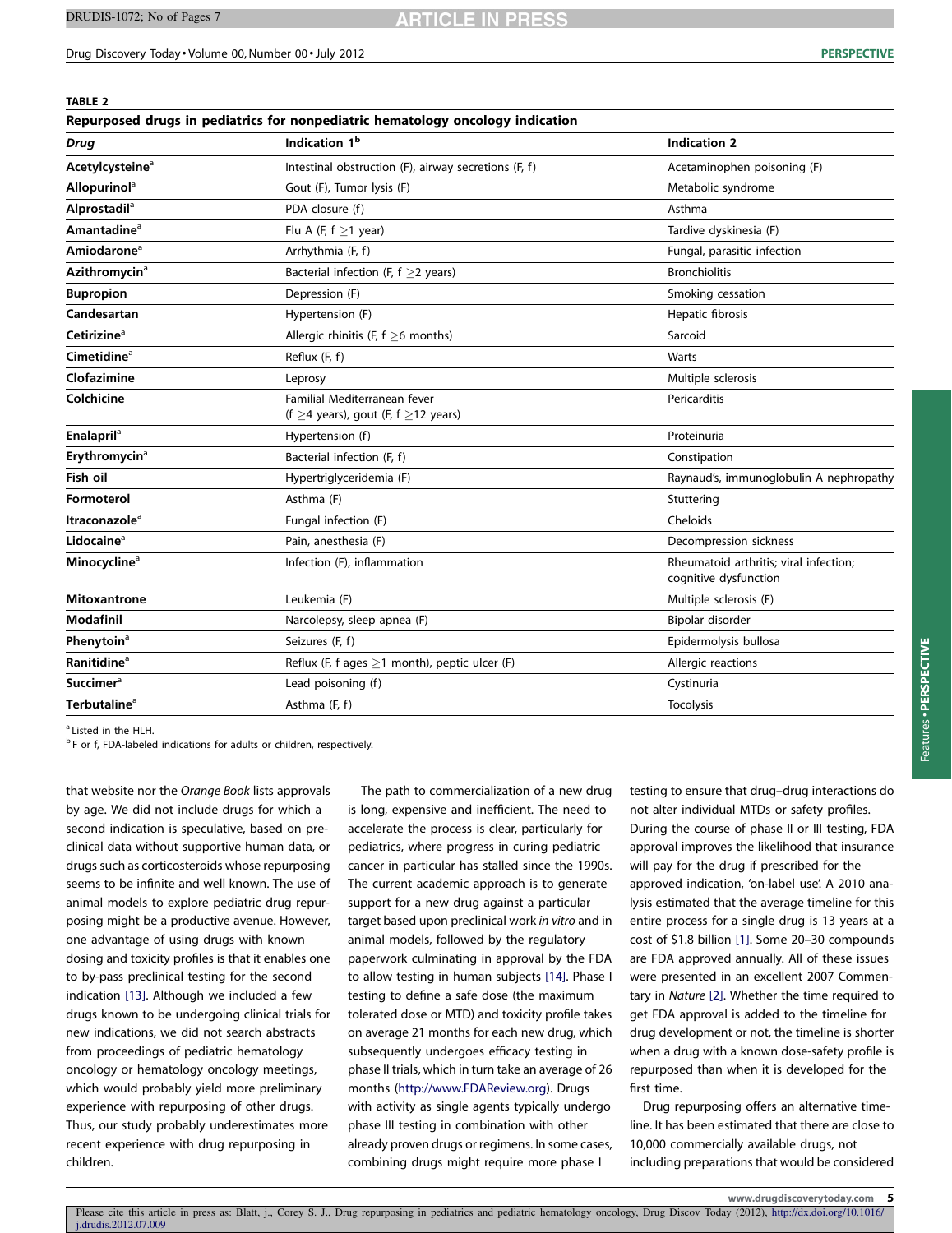### **ARTICLE IN PRESS**

<span id="page-5-0"></span>to be alternative or complementary [2]. Partial lists of these drugs include the HLH, the Physicians' Desk Reference and the FDA Orange Book. The FDA also has a Rare Disease Repurposing Database of FDA-approved drugs with promise for orphan diseases [\[58\]](#page-6-0). Recently, several drug 'libraries' or repositories (usually of older and offpatent drugs), including the Johns Hopkins Clinical Compound Library ([http://](http://www.jhccsi.org/) [www.jhccsi.org](http://www.jhccsi.org/)), National Institute of Neurological Disorders and Stroke (NINDS), the Prestwick Chemical Library and the NCGC Pharmaceutical Collection (NPC), have made samples available for 'high-throughput screening'. Hence, the activity of thousands of drugs, including recently approved drugs that might not yet be com-

mercially available, can be tested against specific

disease targets. Legislation such as the Food and Drug Administration Modernization Act (FDAMA) of 1997, the Best Pharmaceuticals for Children Act of 2007, and the Pediatric Research Equity Act (PREA 2003, 2007) were designed to make pediatric drug development more attractive financially by providing an incentive of a sixmonth extension of market exclusivity for all products containing the active agent [14]. Even with these provisions, fewer than 200 drugs have been labeled to date with pediatric prescribing information. Despite the relative lack of pediatric approvals by the FDA, most repurposed drugs in our series (26 of the 39 with secondary pediatric hematology oncology applications and 14 out of 24 with other pediatric secondary indications) had such approval for some primary pediatric indication. Most repurposing is probably to occur with off-label usage of drugs. Testing new drugs in the pediatric age range has limitations beyond those in the adult arena. Most drugs do not get to pediatric trials until an MTD has been reached in adults. Most pediatric diagnoses meet the FDA definition of an orphan disease (i.e. with a prevalence of less than 200,000 persons in the USA), so that finding children and adolescents who are eligible for a particular drug can be difficult. The Children's Oncology Group (COG) consortium might be large enough to get around this limitation, but there are fewer than 25 centers in the USA that are approved by COG to be phase I centers. Many patients and parents are unwilling to participate in toxicity studies of new drugs for which risk:benefit ratios might not be favorable [\[59\]](#page-6-0). Although FDA approval might not be necessary for initiating pediatric clinical trials, repurposing drugs with known safety profiles allows one to bypass or streamline phase I toxicity studies and makes these drugs more acceptable to providers and patients. The

rapidity with which drugs such as propranolol have become standard of care for new indications in pediatric hematology is proof of concept. The economic and intellectual property barriers to large efforts for repurposing drugs through FDA-regulated trials remain important issues and require ongoing discussion [1,60].

Our review suggests that drug repurposing has been used already in pediatric hematology oncology and in pediatrics in general. Because most drugs have not been well studied in children, there might be more, as yet undiscovered, repurposing opportunities. We suggest that this approach be expanded by development of an online forum whereby other repurposed drugs could be added to our incomplete listings. Repurposing based on single cases or small series should lead to clinical trials to support newer indications. The observant clinician, pharmacologist and translational bioinformatician, as well as structural targeting, will have an important role in growing such a list.

#### References

- 1 Paul, S. et al. (2010) How to improve R&D productivity: the pharmaceutical industry's grand challenge. Nat. Rev. Drug Discov. 9, 203–214
- 2 Chong, C.R. and Sullivan, D.J., Jr (2007) New uses for old drugs. Nature 448, 645–646
- 3 Boguski, M.S. et al. (2009) Drug discovery. Repurposing with a difference. Science 324, 1394–1395
- 4 Pollastri, M.P. and Campbell, R.K. (2011) Target repurposing for neglected diseases. Future Med. Chem. 3, 1307–1315
- 5 Sardana, D. et al. (2011) Drug repositioning for orphan diseases. Brief. Bioinform. 12, 346–356
- 6 Lussier, Y.A. and Chen, J.L. (2011) The emergence of genome-based drug repositioning. Sci. Transl. Med. 3, 96ps35
- 7 Walsh, C.T. and Fischbach, M.A. (2009) Repurposing libraries of eukaryotic protein kinase inhibitors for antibiotic discovery. Proc. Natl. Acad. Sci. U. S. A. 106, 1689–1690
- 8 Moriaud, F. et al. (2011) Identify drug repurposing candidates by mining the protein data bank. Brief. Bioinform. 12, 336–340
- 9 Swamidass, S.J. (2011) Mining small-molecule screens to repurpose drugs. Brief. Bioinform. 12, 327–335
- 10 Andronis, C. et al. (2011) Literature mining, ontologies and information visualization for drug repurposing. Brief. Bioinform. 12, 357–368
- 11 Achenbach, J. et al. (2011) Computational tools for polypharmacology and repurposing. Future Med. Chem. 3, 961–968
- 12 Pujol, A. et al. (2010) Unveiling the role of network and systems biology in drug discovery. Trends Pharmacol. Sci. 31, 115–123
- 13 Yang, L. and Agarwal, P. (2011) Systematic drug repositioning based on clinical side-effects. PLoS ONE 6, e28025
- 14 Institute of Medicine (US) Forum on Drug Discovery, Development, and Translation, (2008) Addressing the Barriers to Pediatric Drug Development: Workshop Summary National Academies Press
- 15 Leaute-Labreze, C. et al. (2008) Propranolol for severe hemangiomas of infancy. N. Engl. J. Med. 358, 2649– 2651
- 16 Lee, C. et al. (2002) Harriet Lane Handbook (. In Harriet Lane Handbook 19th edn (Tschudy, M.M. and Arcara, K.M., eds), pp. 664–987, Elsevier Mosby
- 17 Kobrinsky, N.L. et al. (2005) Successful treatment of doxorubicin and cisplatin resistant hepatoblastoma in a child with Beckwith–Wiedemann syndrome with high dose acetaminophen and N-acetylcysteine rescue. Pediatr. Blood Cancer 45, 222–225
- 18 Yeomans, N.D. (2011) Aspirin: old drug, new uses and challenges. J. Gastroenterol. Hepatol. 26, 426–431
- 19 Takeuchi, A. et al. (2007) Caffeine-potentiated chemotherapy for patients with high-grade soft tissue sarcoma: long-term clinical outcome. Anticancer Res. 27, 3489–3495
- 20 Huang, K. et al. (2011) Clinical characteristics and outcomes in familial adenomatous polyposis patients with a long-term treatment of celecoxib: a matched cohort study. Fam. Cancer 10, 303–308
- 21 Francis, W.P. et al. (2009) Desmoids: a revelation in biology and treatment. Ann. Surg. Oncol. 16, 1650–1654
- 22 Drénou, B. et al. (1995) Treatment of sideroblastic anemia with chloroquine. N. Engl. J. Med. 332, 614
- 23 Ferrara, F. et al. (1999) Complete remission of refractory anemia following a single high dose of cyclophosphamide. Ann. Hematol. 78, 87–88
- 24 Ahn, Y.S. et al. (1983) Danazol for the treatment of idiopathic thrombocytopenic purpura. N. Engl. J. Med. 308, 1396–1399
- 25 Poulsen, A. et al. (1984) Regression of Kaposi's sarcoma in AIDS after treatment with dapsone. Lancet 1, 560 26 Yamasaki, T. et al. (2011) Deferoxamine for advanced
- hepatocellular carcinoma. N. Engl. J. Med. 365, 576–578 27 Blatt, J. (1994) Deferoxamine in children with recurrent
- neuroblastoma. Anticancer Res. 14, 2109–2112
- 28 Frenzel, T. et al. (2008) Feasibility of minocycline and doxycycline use as potential vasculostatic therapy for brain vascular malformations: pilot study of adverse events and tolerance. Cerebrovasc. Dis. 25, 157–163
- 29 Tschumi, S. et al. (2011) Eculizumab in atypical hemolytic uremic syndrome: long-term clinical course and histological findings. Pediatr. Nephrol. 26, 2085– 2088
- 30 Pistoia, F. et al. (2010) Opsoclonus-myoclous syndrome in patients with locked-in syndrome: a therapeutic porthole with gabapentin. Mayo Clin. Proc. 85, 527–531
- 31 Mokhtar, G.M. et al. (2010) A trial to assess the efficacy of glutamic acid in prevention of vincristine-induced neurotoxicity in pediatric malignancies: a pilot study. J. Pediatr. Hematol. Oncol. 32, 594–600
- 32 Petri, M. (2011) Use of hydroxychloroquine to prevent thrombosis in systemic lupus erythematosus and in antiphospholipid antibody-positive patients. Curr. Rheumatol. Rep. 13, 77–80
- 33 Khoury, H. et al. (2003) Hydroxychloroquine for the prevention of acute graft-versus-host disease after unrelated donor transplantation. Biol. Blood Marrow Transplant. 9, 714–721
- 34 Strouse, J.J. et al. (2008) Hydroxyurea for sickle cell disease: a systematic review for efficacy and toxicity in children. Pediatrics 122, 1332–1342
- 35 Ezekowitz, R.A. et al. (1992) Interferon alfa-2a therapy for life-threatening hemangiomas of infancy. N. Engl. J. Med. 326, 1456–1463
- 36 Matthay, K.K. et al. (2009) Long-term results for children with high-risk neuroblastoma treated on a randomized trial of myeloablative therapy followed by 13-cis-

Please cite this article in press as: Blatt, j., Corey S. J., Drug repurposing in pediatrics and pediatric hematology oncology, Drug Discov Today (2012), [http://dx.doi.org/10.1016/](http://dx.doi.org/10.1016/j.drudis.2012.07.009) [j.drudis.2012.07.009](http://dx.doi.org/10.1016/j.drudis.2012.07.009)

<sup>6</sup> www.drugdiscoverytoday.com